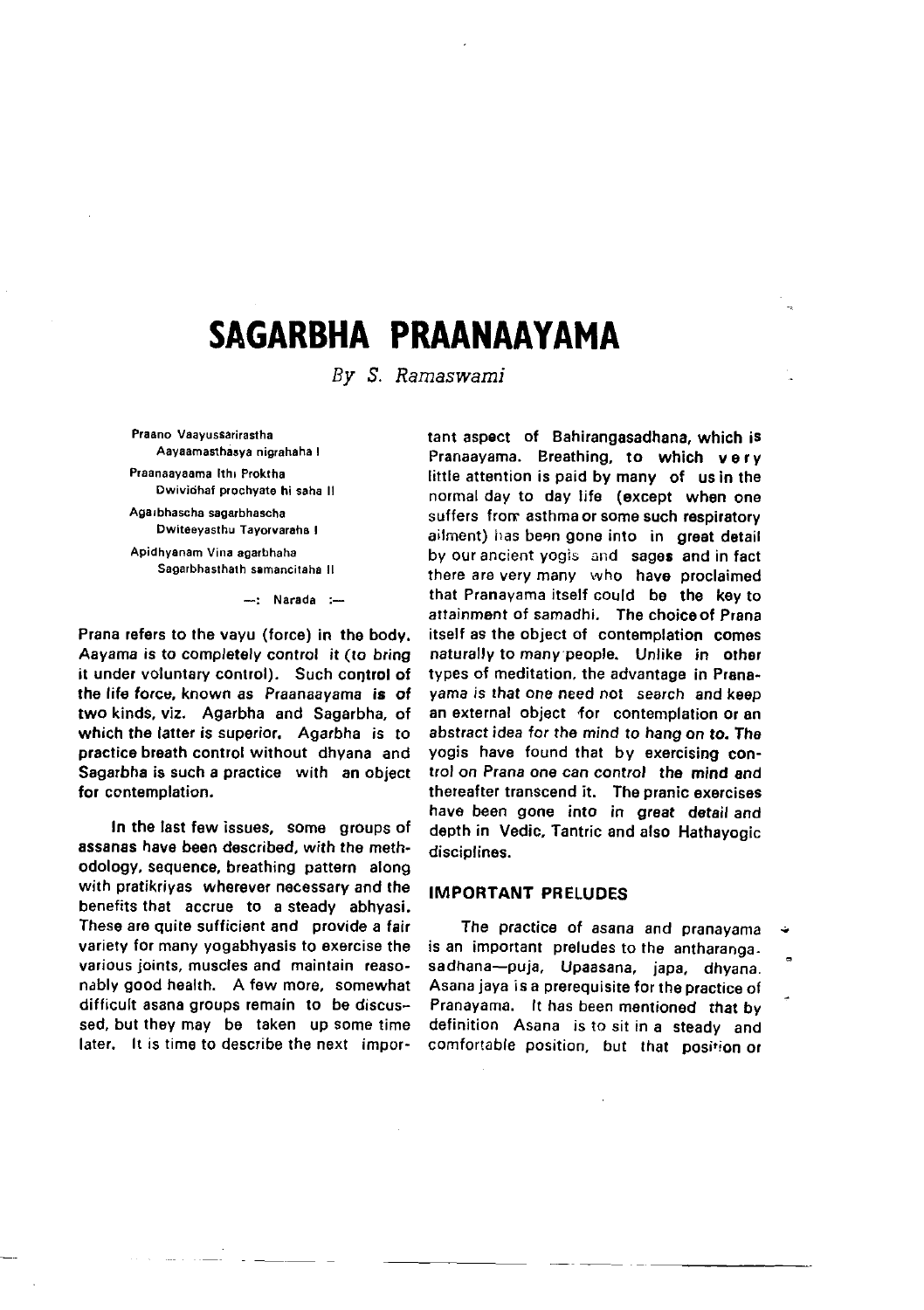posture should be a yogic posture, such as Padma, Siddha, Gomukha etc. It is not necessary that one should have mastered all the asanas to practice Pranayama. In fact it is rare to find one who could do all the postures. But the method of vogasana practice which includes use of breathing with the various vinvaasas or variations and pratikrivas ensures that the circulation and respiration are positively improved and one gets an excellent relaxed feeling before starting Pranavama. The savinyasa practice of Yogasana as propounded by our Acharya based on such authorities as Patanjali, Yoga Kurantam, Vridha vaasistam, Vridha saatatapam, etc., is scientific, comprehensive and hence gives the maximum benefit to the abhyasi, by way of improved physiological functioning, a mind attuned to follow the breath and subsequantly attain the capacity for Ekagra. which is essential for all the Antarangasadhana and other mental and spiritual attainments.

#### PATANJALI'S DEFINITION

Pateniali, while defining Pranayama also stressed the conquest of one asana at least before proceeding to do Pranavama

**[ Tabmin Sathi Swara Praswasayoho** gati vichedaf Pranayamaha.

Remaining in a posture (which is comfortable and steady), controlling the inward and outward movement of breath is Pranavama.

Vyasa in his commentary is more specific. He says "Aasana jaye Sathi"-meaning having conquered a particular posture, one should start on Pranayama.

In vogic breathing, there are four distinct aspects. Expelling the air in the lungs (Kaushtasya Vayu) completely is one, called Prasvaasa or Rechakam. Kaushtasya Vavoho Nissaaranam Prasyaasaha.

The other is inhalation or puraka, which is to draw in the atmospheric air to fill up the lungs completely.

#### Baahyavavoho Aachamanam Swasaha.

And Pranavama is the act of preventing both the activities of inhalation and exhalation. Even this is of two kinds. One is holding the breath after complete inhalation and the other is to hold the 'breath out' as it were, after complete exhalation.

Thus the four stages are:

- 1) Puraka or Abhyantara vrithi which can be taken to mean complete inhalation.
- **Stambhavrithi**  $2<sub>1</sub>$ Antahkumbhakam **or** which is to hold the breath in after inhalation.
- Rechaka or Bahyavrithi which can be  $3)$ taken to mean complete exhalation.
- 4) Bahvakumbhaka or holding the breath out after exhalation.

## TO CONTROL THE NERVOUS SYSTEM

The time, duration of holding, the depth to which one feels the effect of breathing. the frequency, the method of controlling the passage of air, the various ratios of inhalation to holding and exhalation, uniformity and the fineness of the breath, the use of mantra or otherwise. all these make a formidable number of pranavamas and hence it requires the guidance of a precptor to the study and practice pranayama.

<sup>1</sup> The respiratory function is both voluntary and involuntary. Normally our breathing is shallow and involuntary. In Pranayama a deliberate attempt is made to bring it under greater voluntary control, and hopefully, thereby bring under control many other involuntary conditions of the body and mind and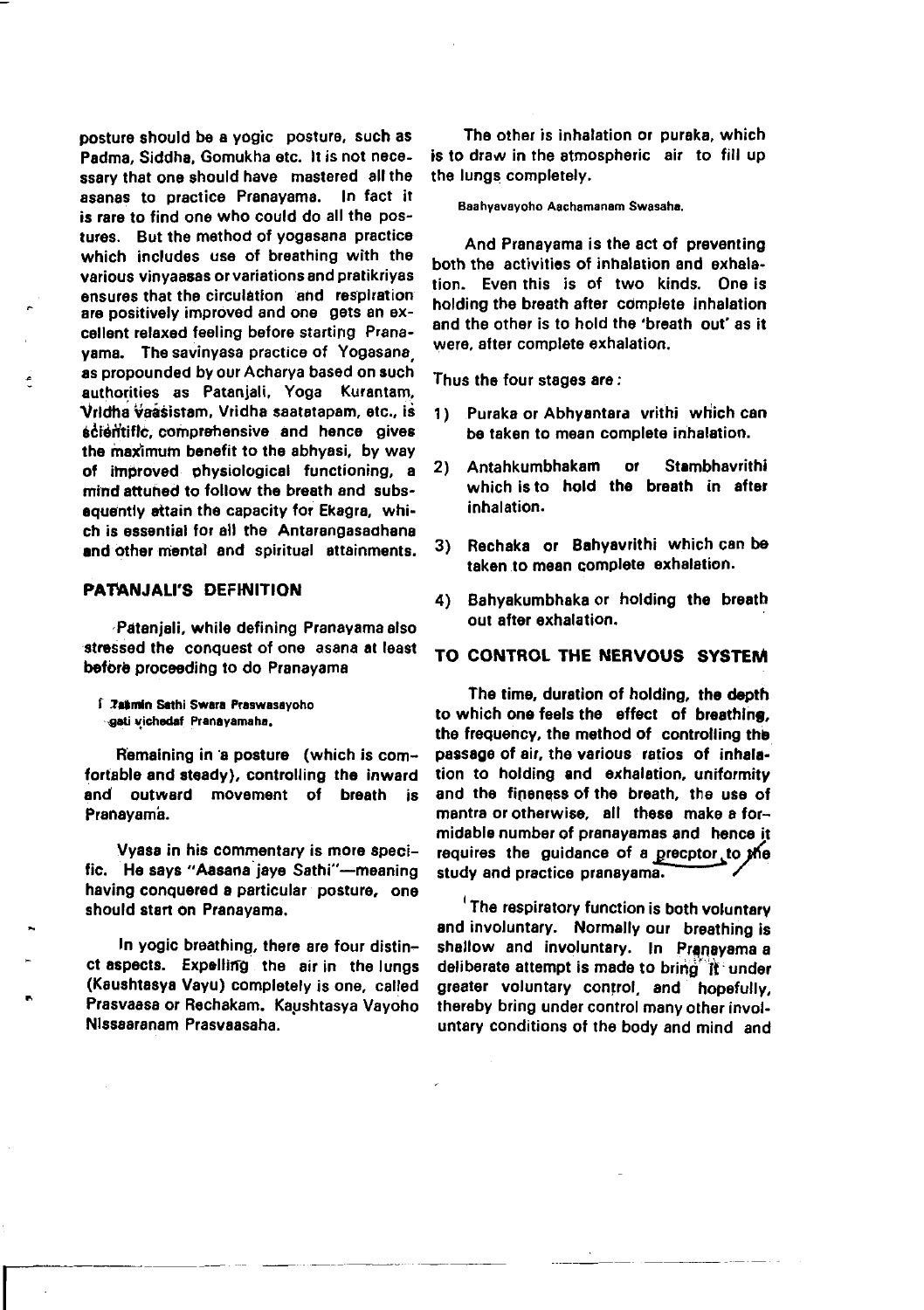achieve certain extraordinary powers over one's own physiological functions.

According to a well-known neuro - surgeon, neurophysiologically speaking, it appears that the basic factor in yoga is the control of respiration. Respiratory function can be more easily influenced than any other vital function and the vooi uses it as a first step in his control of the nervous system. When cortical higher brain control is achieved over one basic function, it is possible, to achieve control over other basic functions as vasomotor etc. It is therefore possible to dilate bronchical tubes in an asthmatic. reduce blood pressure or increase it, reduce the rate of heart beat all with the help of Pranavama. Neurological brain disorders as epilepsy, skin allergies etc., also respond to pranic control.

## **ALTERATION OF BRAIN CELLS**

A number of functions classified as autonomous are not so for an adept yogi. He is able to control by will many functions that are controlled in ordinary human beings by subcortical areas-which is beyond one's voluntary control. The mechanism involved could be neurological and chemical. Once a steady regular control of respiration is achieved, there is perhaps a reciprocal biochemical stability which helps in the maintenance of this control.

When man establishes full control over this lower vital and emotional function by the exercise of his cortex (will) he has to do it by the reciprocal connections between the cortex, the reticular system and the various concerned centres in the brain. Constant yogic practice of both pranavama and meditation, quite likely leads to an enlargement of the scope of the function of the reticular function and of the cortex. It is quite possible that in a real vooi the reticular system and the cortex are both functionally altered and structurally proliferated.

Patanjali also emphasises that such a mutation of brain cells is possible. The chitta parinama or scope for altered arrangement of brain cells is inherent in every individual and only practice is the cause of such a mutation. It is activity of the mind. on the mind to transcend the mind. Like a farmer (Kshetrika) who merely diverts the flow of water in field, the yogi has only to channelise his neurological energies along certain paths. There is no external cause (Nimittamaprayojakam) for such cortical and neurological changes.

And the key appears to be the control of breath or Pranayama.

Pranayama is of two kinds. Samantraka or Sagarbha which is to practice Pranayama with Mentra. The other is Agarbha or amantraka.

What mantras are to be used in Pranayama ? What are the other restrictions.

The practice of Pranaavama with Mantra is well known to Hindus. Many authorities have given rules of Pranavama with Gavatri, Pranava and Bijakshara Mantras.

#### PRAANAYAAMA WITH GAYATRI

These days while the mantra part is maintained by many who observe sandhya and other religious rites, the actual Pranayama portion is completely left out; most people merely touch the nose, or worse still make a suggestion of taking the hand towards the nose.

The oft quoted definition of Samantraka Pranavama, is given in Manusmriti :

A,

Savyaakritikaam Sapranavaam Gaavatrim Sirasa saha I Triphpateth ayathapraanaha Praanaayaamassa Uchyate I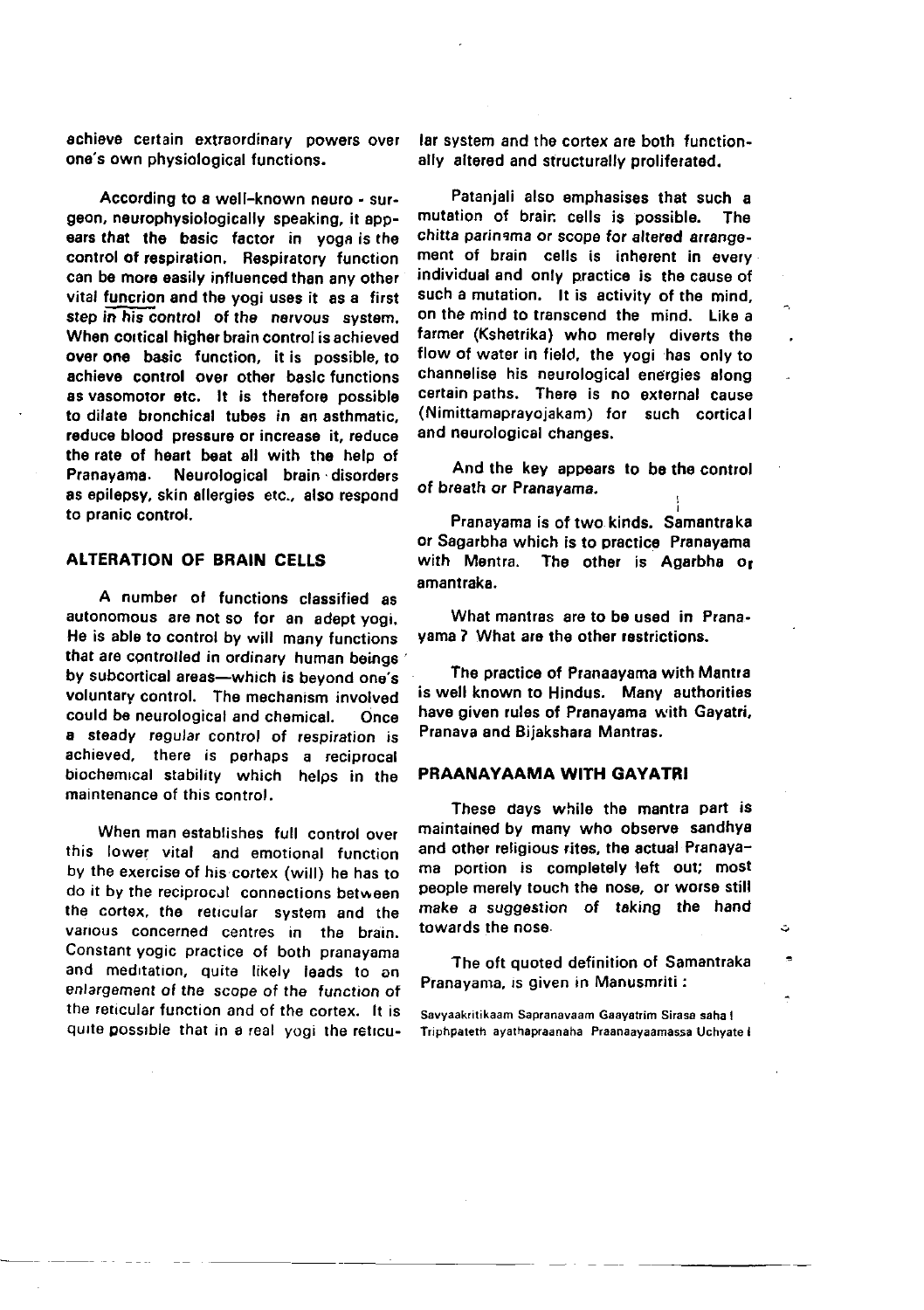Controlling the breath and meditating (Japa) three times on Gayatri with the Vyaahritis, siras and the Pranava, is known as Praanayama.

According to Yagnyavalkya, Pranayama is to do japa of Gayatri preceded by Pranava, associated vyaahrities and followed by siras. Vignaneshwara, elaborating it says that one has to control the vayu in the face and nostrils.

Yogayaqyavalkya gives a more detailed account of Samantraka Praanayama.

Bhuhu, Bhuvaha, Suvaha, Mahaha, Janaha, Tapaha and Satyam along with Omkara, then Tatsavituhu, followed by the siras "Omaapaha"-the siras mantra is found<br>in Taithriva. When one does this three When one does this three times it is known as Praanayama.

#### CHAIN OF CHANGES IN THE BODY

Details of the actual methodo'ogy and Praanayama are to be found in many yoga texts like Yoga Yagyavalkya, Siva Samhita, Gherunda Samhita, Hathapradeepika, Upanisads as Amrutanaada, Kshurika, Trisikhibraahmana, Oarsana, Dhyanabindu, Naadabindu, Yogakundalini, Yogachudaamani, Yokatattwa, Yogasikha, Varaaha, Saandilya various Puranas. a number of other texts, and ofcourse the Gita.

To what extent should one draw the external air?-drawing the external air completely in so that all the nadis are 'filled up'. Tnis kind of indrawing is known as Purakam.

Holding the inhaled vayu in differen parts of the body, as it were, by various Bandhas, after deep inhalation is mentioned by Patanjali by referring to the aspect of "Oesa Paridrishti".

When the inhaled breath forces circulation from the roots of hair and the end of nails and held (nirodha), then it is the best according to Rshi Atri. This creates a chain ot changes in the body. By prana nirodha, vayu is generated, from vayu, agni and from it Jala (Vatha saaram, Vahni saaram, Vari With these three one becomes completely purified. Then when exhaling one should do it through the nostril gradually, never forced or abruptly, The body should be kopt steady. Such a practitionet is known as yogi of the highest order.

## PRANAYAMA & MEDITATION

Praanayama is to be done with dhyana; It however requires a preceptor, The better known methods of dhyana are mentioned.

According to Vyaasa, when one does Puraka, one should meditate upon the fout faced Brahma whcse complexion is red and whose position is in the naval region (Naabhi chakram). During Antahkumbhaka, one should meditate on the form of Lord Vishnu whose complextion is that of blue lotus and while-doing Rechaka one should meditate on the white complexioned form of Lord Siva in the region of forehead. He further explains the form of Siva as;

Lalaatastha Sivam Svetam Rechakenaabhichintaveth. Sadhum Soatikasamkaasam, Nirmalam, Paapanaasanam

Sankaram Trayambakam Svelam Dhyaayan Muchyate Bandhanaath.

Siva is like a spotless, sphatika, flawless; he removes all defilements. He is peaceful, three-eyed and white. One who meditates on Him thus in Rechaka is released from alt sins,

When one practi3es Praanayama with Gayari, the more popular method is to do Rechaka with the mind closely following the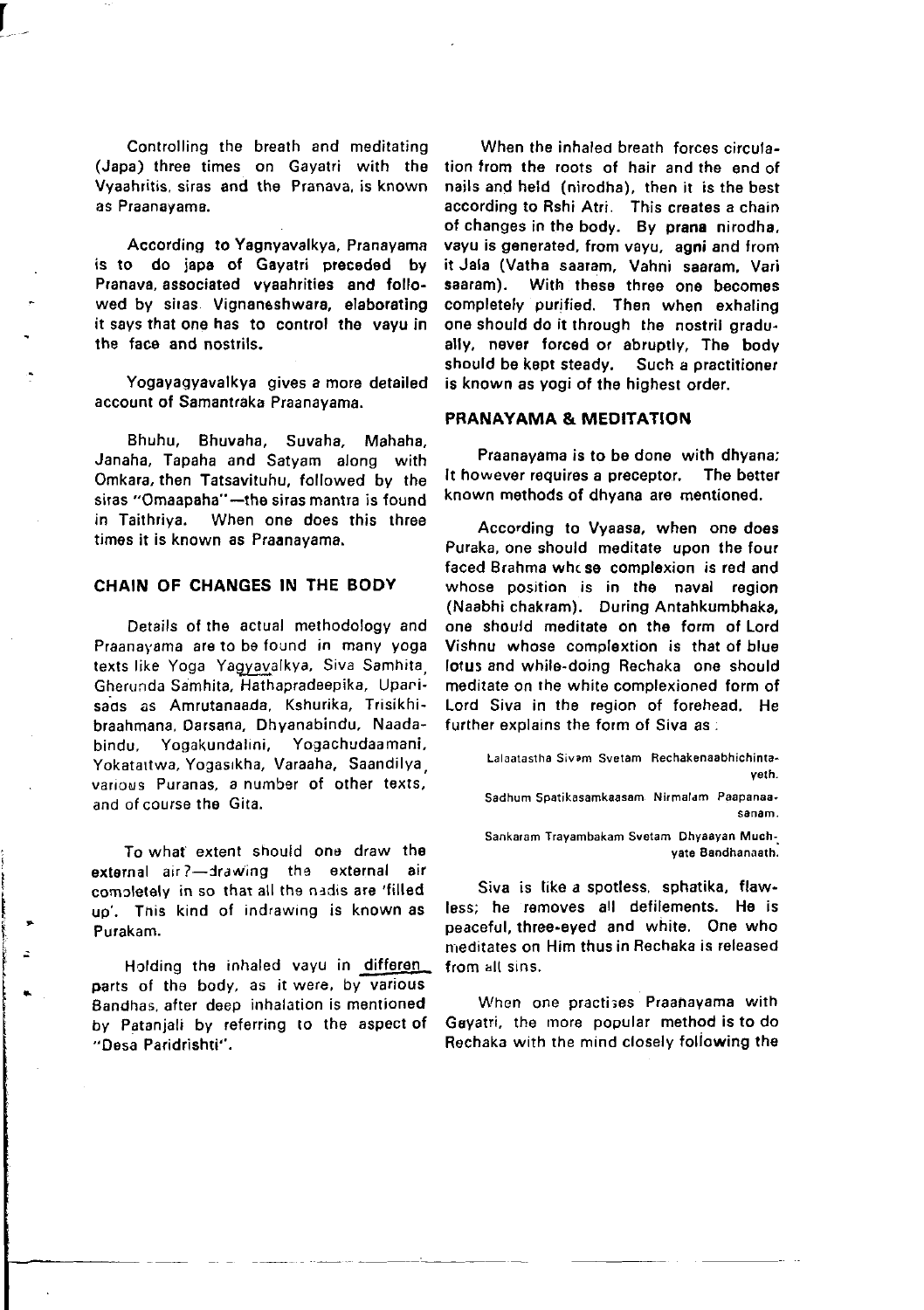breath. In kumbhaka one should mentally bs with lhe Praanaayama mantra, which is gayatri with pranava, vyaahritris and siras. The exhalation should be dono with the mind closely following the breath.

Briefly in Smriti Batnarkara, it is mentioned that the Japa should be done in Kumbhaka.

> Oakshine Rechakam Curyaath Vasmenaapuritoda- ,oha I Kumbhakena Japam Kuryaath Praanaayamasya lakshanam.

Here the method of doing Praanayama is clearly mentioned. lt is to draw in the air rhrough the left nostril, do Japa during the Kumbhaka aspect and exhale through the right. lt is to be understood that the next inhalation should be through the right and vice versa.

What should be the duration of inhalation, holding aud exhalarion? Patanjali refers to this aspect in one of the sutras as "Kaala Paridrishti"; that is Praanayama should conform to some measure of time.

Here again there are many variations. but there are many authors who refer to tho ratio of Kumbhaka being four times as long as Puraka and twice as long as Rechaka.

#### BEFERENCES IN UPANISHADS

Many of the Upanishads that refer to yoga and also other yoga texts give the duration quite extensively.

In Trisikhibrahmanopanisad, it is mentioned.

> ldaya Vaayumaapurya Srahman Shodasamaatraya Puritam Kumbhayeth Paschaath chatur shastyaa tu Maatrava

> Dwatrimsanmaatraya samyag Rechayeth Pingalaamlam.

Here the duration for inhalation is given as 16 Mastras, holding the breath as 64

Maatras and exhalation as 32 maatras Following the method mentioned in Smitirat. nakara, the Japa is to be done during holding the breath.

Maatra merely means a measure. In japa, taking one maatra to mean one syllable is valid. Thus the Praanayama mantra is made up of 64 syllables, - 21 for the vyahritis,  $24+1$  for the gayatri portion and 18 for the siras position. Thus one many practice samantra pranaayama. In actual practice, it takes about 20 seconds for the mantra portion, So it will work out to be 5 seconds tor puraka, 20 for kumbhaka and 10 for rechaka. lf one practises the Bandhas atter exhalation, it will be nearly 40 seconds per breath.

Pranaayama with Gayatri is an activating process. Gayatri is an energising mantra as is seen from the word "Prachodavaath".

#### PRANAVA IN PRANAYAMA

There is also a method of using Pranava in Praanayama. Using 'A'kaara for inhalation 'V' kaara in holding and 'ma' kaara in exhalation and morging in the total Pranava in Eahya Kumbha is one Pranayama. This is naturally for 'out of the world' yogis and so one has to practise pranayama according to his ashrama or station in lite.

Gherunda details sagarbha pranayama by the repetition of Bija Mantra.

> Dhyayethvidhim Rajogunam Rekthavarnam Avarnakam I

> -Idaya purayeth vaayum Maatraya shodasaissudhe<br>| ehi

Purakaante Kumbhakaadye Karthavyasthu Uddiya-<br>Aakaba f

Sattwamayam Harim dhyaatwa Ukaram Krishnavar-

 $\ddot{\phantom{1}}$ 

Chatuesashtya coa Maatrya Kumbhakenaiva dharaveth II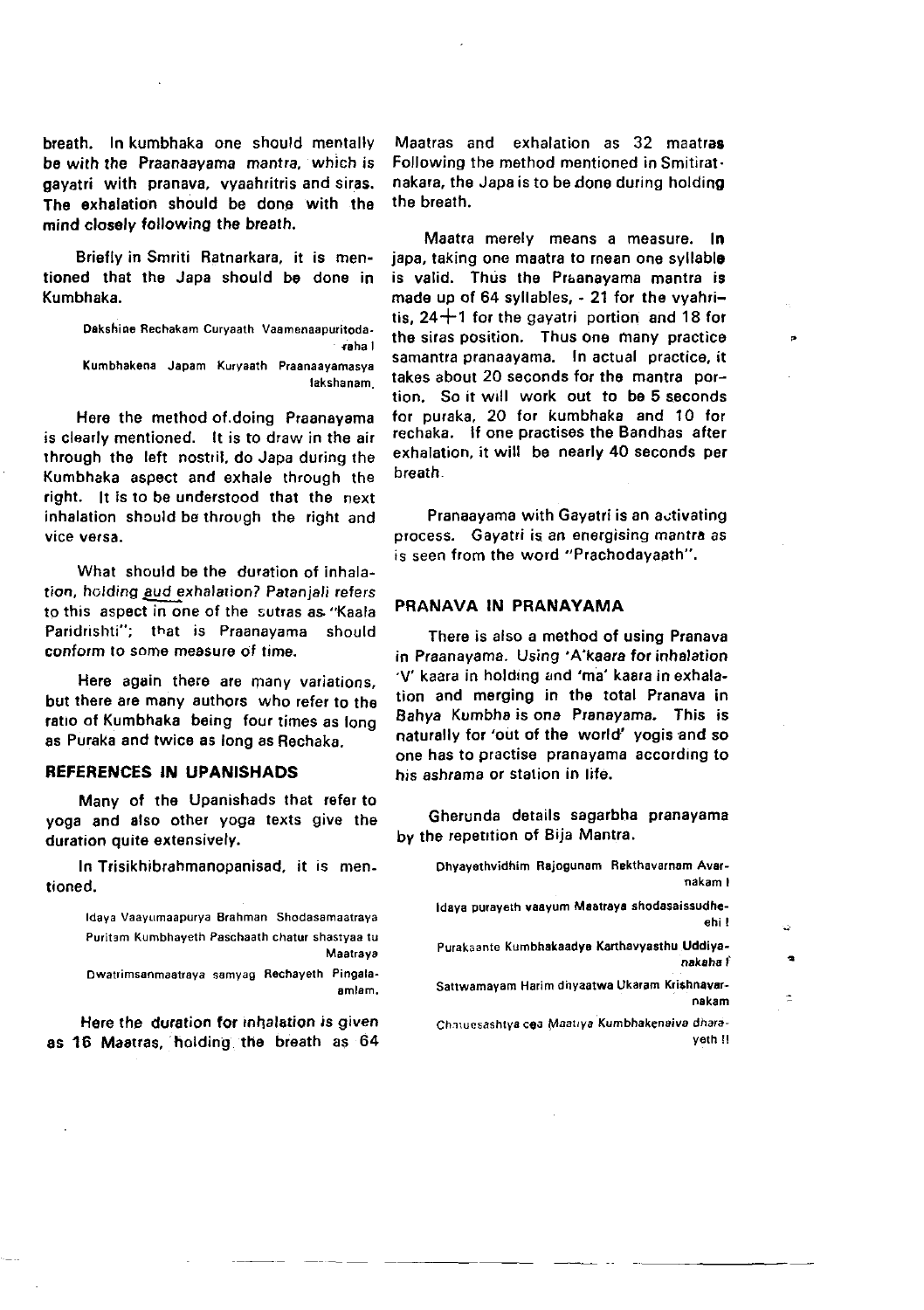Tamomayam sivam dhyaatwa Makaaram Suklavarnakam

Dwaatrimsanmaatrava cha eva Rechaveth Vidhina punaha il

Punaf pingalaysapurya Kumbhakenaiva dhaarayetn Idayg Rechayeth Paschaath Tatwijena kra. jana To 11

Anulom Vilomena vaa.am vaaram cha saadhayeth I Purakante Kumbhakantam dhrutanaasaaputadwa-

vam f

Kanishtaanaamika angushtaihi Tarjani madhye vinaa H

Seated in a comfortable sukhaasana. facing east or north let the abhyaasi contemplate on Brahma, full of Rajas and of blood red colour, in the form of the letter, 'OM',

## **USE OE TANTRIC MANTRAS**

Let him inhale by the left nostril, repeating 'OM', sixteen times Then before he begins retention after completing inhalation, let him perform uddiyana bandha (This requires considerable control and only under immediate guidance from a Guru one may attempt it).

Then let him retain breath by repeating "OO", sixty-four times contemplating on Lord Hari, of black colour and of Sattwa quality.

Then let him exhale through Pingala (right nostril), by repeating 'IM', 3 2\_times, contemplating on Lord Siva of white colour and of Tamas quality.

Then again inhale through the right nostril. retain by Kumbhaka and exhale by Ida (left), in the method as above, changing nostrils alternately.

Let him practice, thus alternating the nostrils again and again. When inhalation is completed, close both nostrils, the right one by thumb (of the right hand) and the left one by the ring finger and the little finger. never using the index and middle fingers. The nostrils are to be closed so long as the breath is held in Kumbhaka.

There are some who (not initiated in Gayatri or Pranava) make use of mono syllable or two syllable Tantric Mantras, so that sagarbha praanaayama can be universally practised.

Patanjali refers also to the number of breaths or rounds to be performed as an aspect in Praanaayama by "Samkhya Parid. rishti".

Here again different authors give different numbers. According to Svaatmaaraama and other Hathayogis, it is upto 80 per sitting and four sittings per day making it 320 Pranayaama per day. This should be taken only as the upper limit, as specifically they refer to gradual increase to that number.

Praatarmaadhyandine Saavamardharaatre cha Kumbhakaan I

Sanaivasitiparyantam chaturvaaram Samabhyaseth !

From the above stanza in Trisikhibrahmanopanisad, it could be observed that 80 rounds per sitting in the morning, noon, evening and midnight, are suggested. By the words 'Sanaiva', one should take it as gradually and "asitiparyantam" upto 80 rounds. Sage Bharadwaja suggests that one should practise pranayama with japa during kumbhaka, and this should be done ten times before proceeding to do gayatri japa.

It could be observed that sagarbha praanavama requires firstly to master a yogic posture and then one should develop the capacity to do kumbhaka for the length of time required for completing the mantra and also to do it without break for the required number of rounds.

Such capacity may be obtained by a variety of Pranayama and Kumbhaka pracfices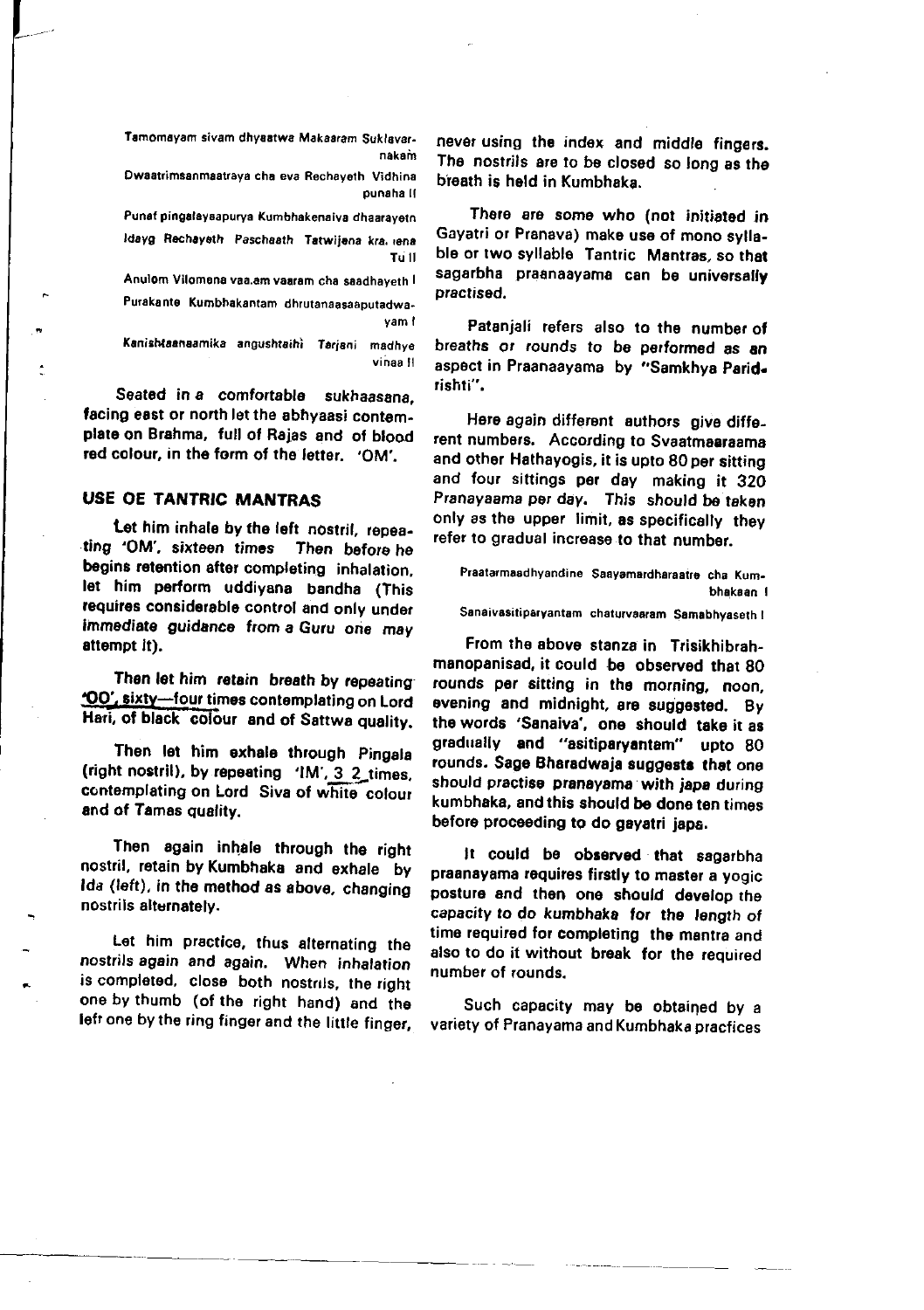referred in Hathayoga texts. They along with the likely effects on the physiology will be dealt with in the next issue.

The ultimate benefit of Pranaavama is Samadhi itself according to certain schools. In the Gita also it is referred to as the merger of Prana in Apana or and Apana, which is achieved by a very long (dirgha) and fine (sukshma) pranavama.

## SAGARRHA PRANAYAMA

Vaidic Rshis refer to the benefits of sagarbha Praanayama. According to Manu' if done with Vyaahritis, pranava and siras for three times, is the gteatest Tapas for a Brahmana. Just as a metal is cleaned in a smelter, by Pranayama the Indrivas lose their impurities. If one does it 16 times a day, in a month even the dreaded Brahmahathi dosha is destroved.

According to Sounaka, if one practices three times with great concentration, all the doshas vanish instantaneously. With 12 breath controls, the chitta becomes clear-24 time is the greatest Tapas.

Pranavama done with 10 pranava (7 with the vyaakritis, one with Gavatri, one at the beginning of Siras and one at the endy and for 14 times for a month releases one from Brahmahathi, dosha, and all other minor condemnable deeds (upapaathaka), according to Yama.

Vyaasa simply states that the Pranavama mantra japa makes one absolutely fearless. And Yogavagvavalkya, relates the 7 vyaahritis to the 7 worlds or 7 levels of consciousness. With that, he gains the

capacity to communicate will all the higher worlds.

Patanjali the authority on yoga, has this to say,

Tatah kahiyate Prakaasa Aayaranam I

With Pranayama, the clouding of the mind reduces and the intellect shines in its true solendours.

Further

Dharanasu cha vogvata Manasaha I

As a natural consequence, such a mind. and only such a mind becomes fit for Dharana or the first step of Antarangasadhana.

### **UNIQUE SYSTEM**

The uniqueness of our Acharva's system is that it attempts to include all the various systems of yoga and the gradual combination of the different angas, so that there is no abrupt change. Thus in the practice of asans, introduction of breathing helps to preparing the breathing apparatus for subsequent Pranayama. With need to practice Asana with breath control, a certain mental discipline is already achieved, so that when one starts Pranayama, the mind also cooperates in following the breath, so that in Kumbhaka one may use Vaidic mantras. Bijakshara or other Tantric Mantras. With the requirement of the adhyayana according to one's Saakha, study of yogic texts like yogadarsana, Hathayoga texts, the Upanisads with the foundation of savinyasa asana practice, one may hope to experience the greatness and thoroughness of our ancient system of yoga.

۵

بصندي